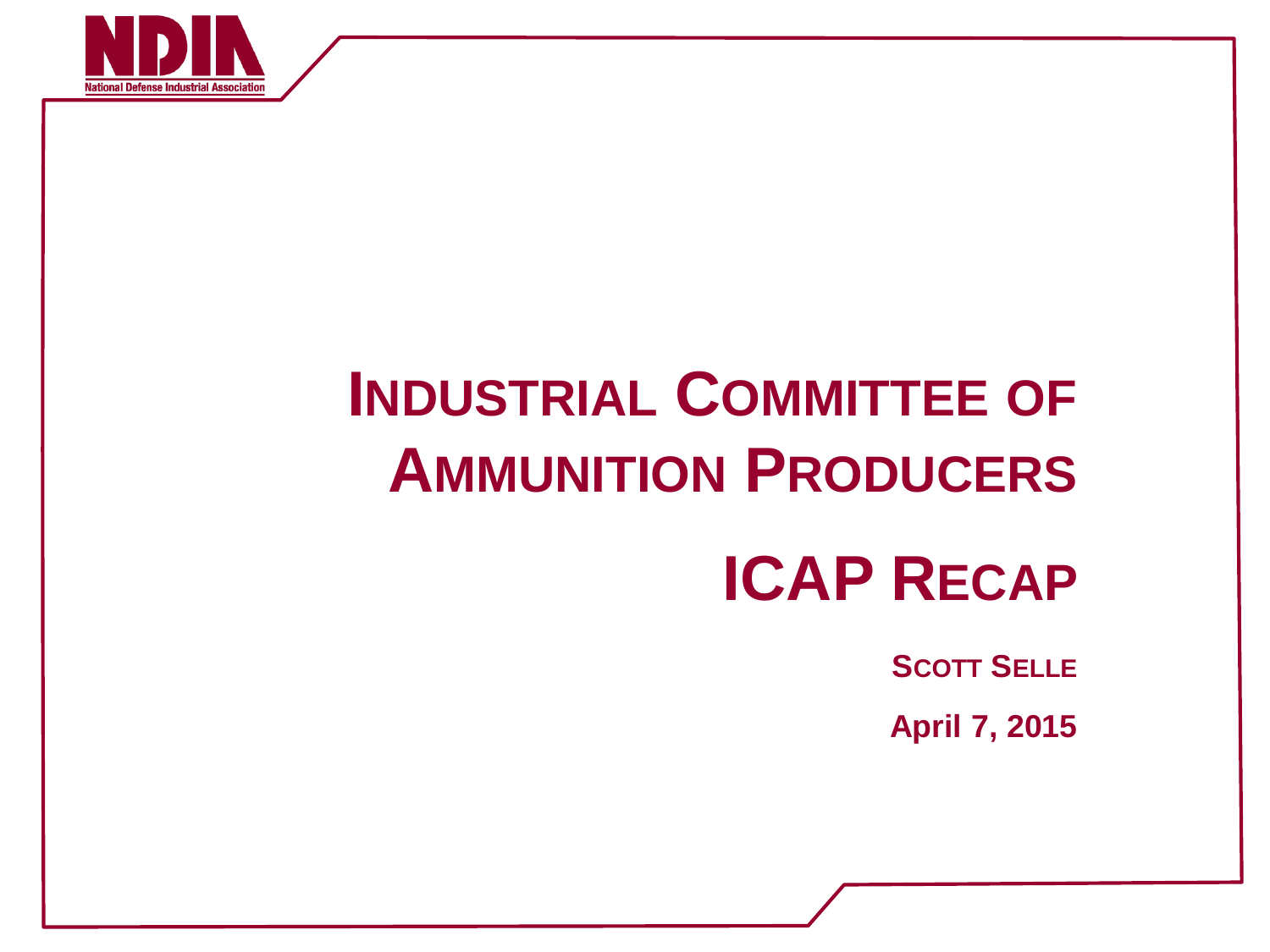

## **ICAP Industry Leadership**

- **Jim Brandt; Propellants & Explosives Oct 2014** 
	- Dave Siggers, Spectra Technologies nominated
- Paul Heidenreich; Large Caliber & Bombs Apr 2015
	- Paul Izzo, American Ordnance nominated
- Kevin McDonald; Demil Apr 2015 – Jeff Brunozzi, GD-OTS nominated
- Kent Holiday; Small & Medium Cal Ammo Oct 2015
- Todd Hayes; GOCOs Oct 2015
- Tom Rudy; Warheads & Rockets Oct 2016
- Bill Stewart; Pyrotechnics Oct 2016
- Eric Ellis; Fuses, Systems, Electronics, Sensors Apr 2016
- **Scott Selle, Chairman Apr 2016**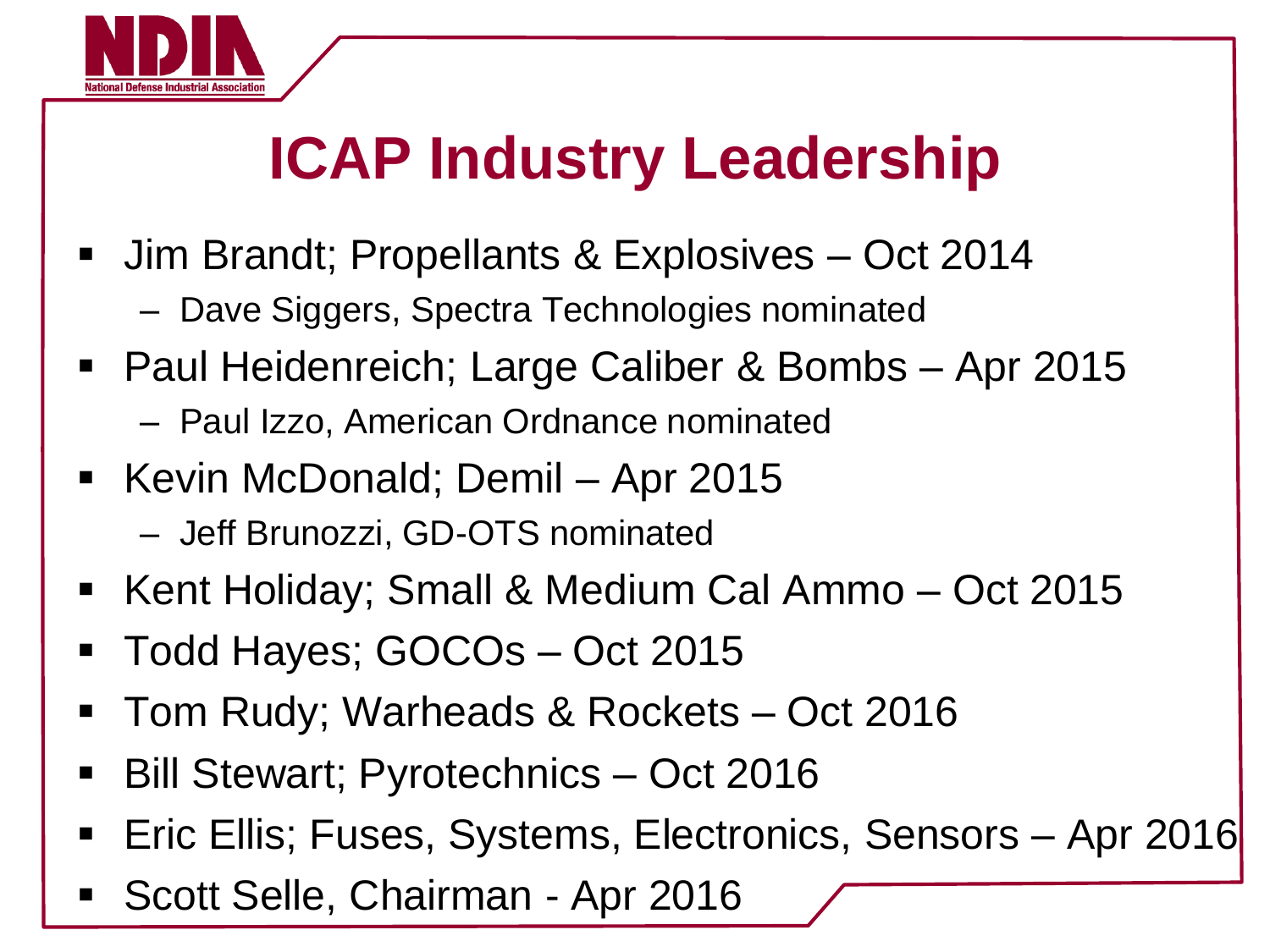

#### **Feedback Requested:**

#### **Industry Response to Defense Budget Outlook**

- Expected ammo procurements / shipments to be relatively flat for the next few years in spite of budget trend upwards
- Cost reductions >> census reductions
- Further industry consolidations expected
- Timeline for major procurements delayed, which is especially difficult for industry in period of lower volume
- **Supply chain (sub-tier) risk**
- **Encouraging to see renewed emphasis on combat** training and readiness, and flexibility in OCO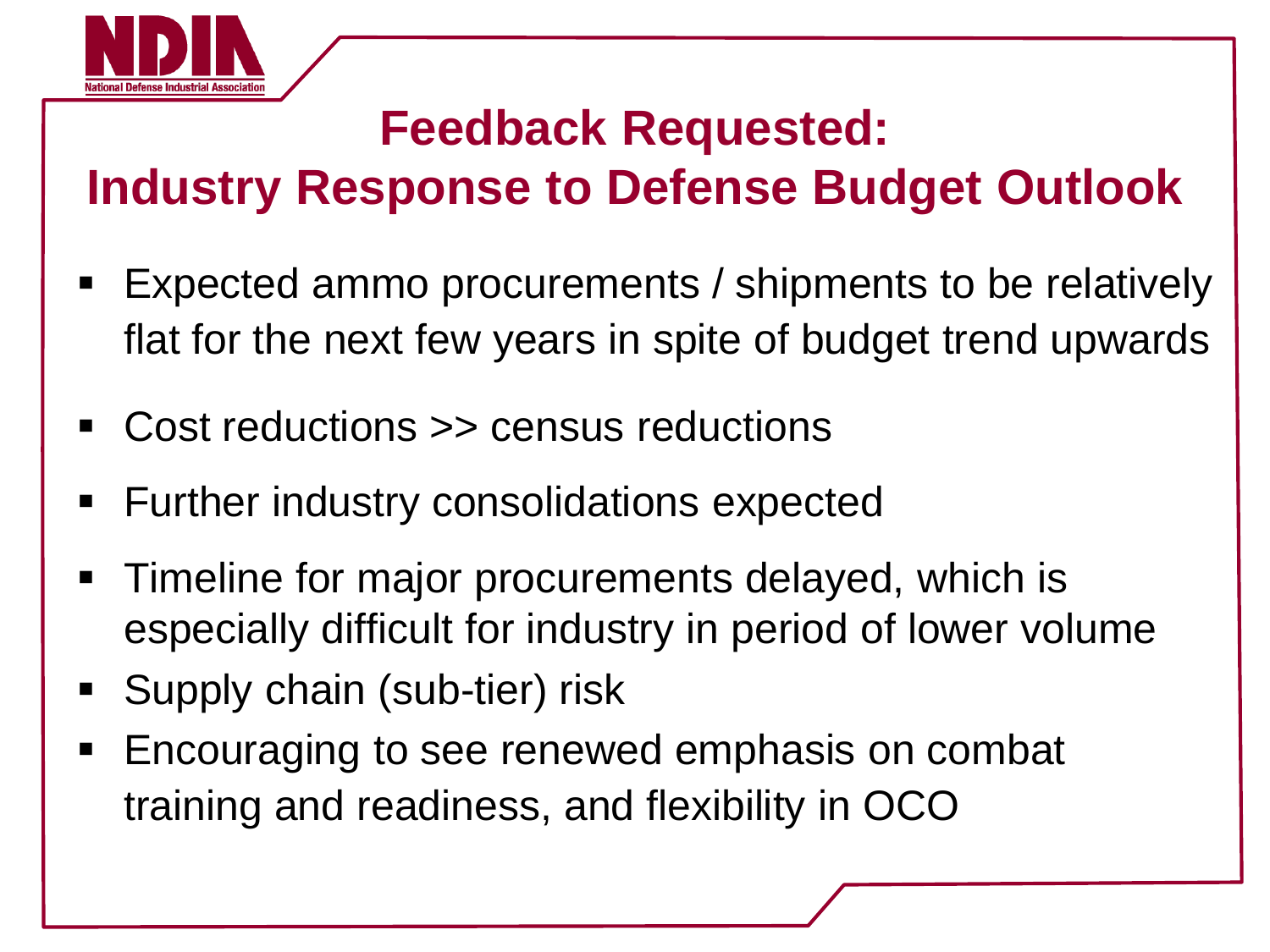

### **Key Industry Issues & Recommendations**

- **Energetics safety is paramount** 
	- Recommendation: Continue vigilance
- **Supply chain risk is real** 
	- Recommendation: Risk management tools centering around process control and partnerships
- **Audit overload** 
	- Recommendation: Achieve efficiencies associated with similarity, third party (ISO9001/AS9100) audits, and extensions based on reasonableness
- McKinsey Report feedback requested
	- Third party neutrality viewed as a positive